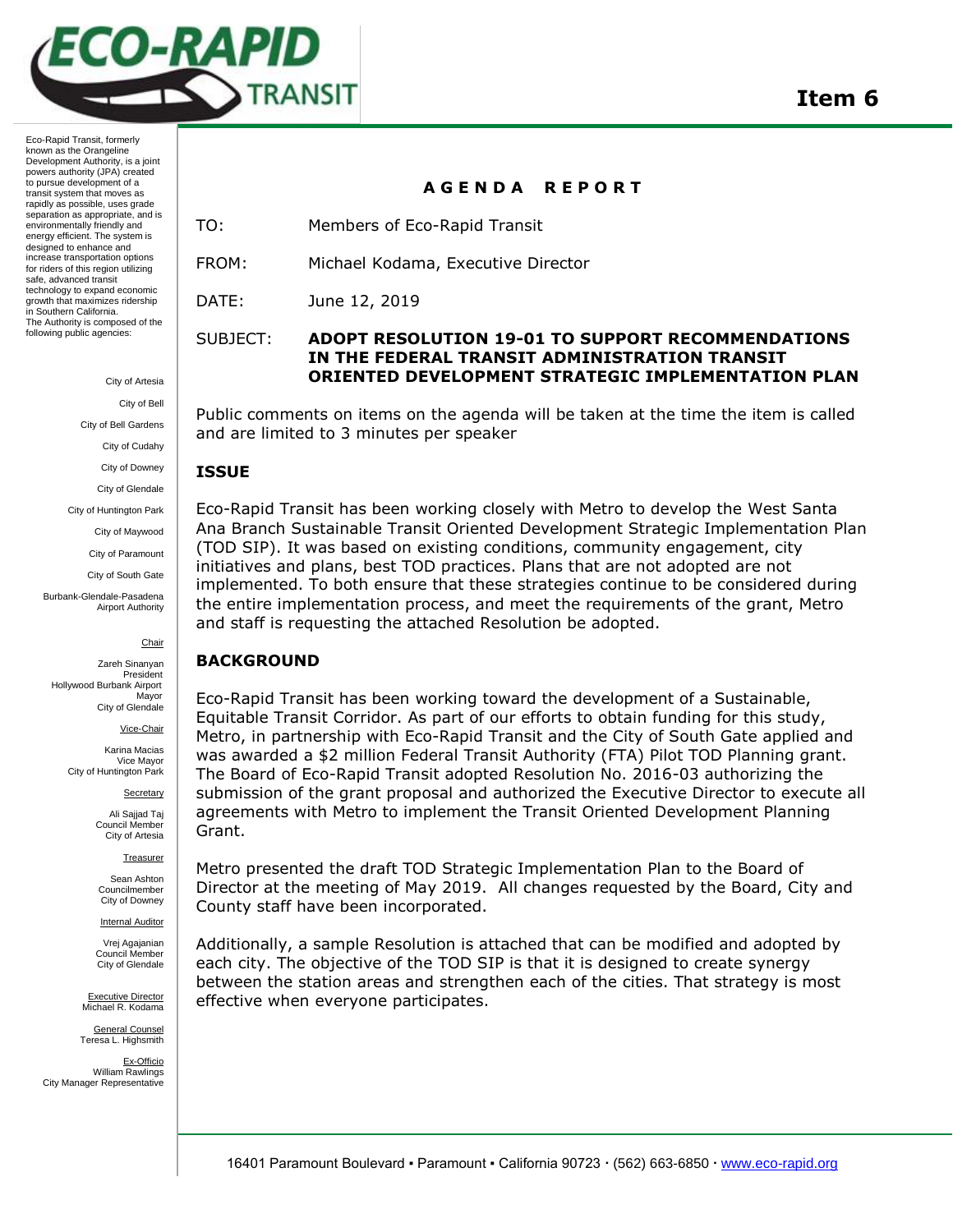

Eco-Rapid Transit, formerly known as the Orangeline Development Authority, is a joint powers authority (JPA) created to pursue development of a transit system that moves as rapidly as possible, uses grade separation as appropriate, and is environmentally friendly and energy efficient. The system is designed to enhance and increase transportation options for riders of this region utilizing safe, advanced transit technology to expand economic growth that maximizes ridership in Southern California. The Authority is composed of the following public agencies:

City of Artesia

City of Bell

City of Bell Gardens

City of Cudahy

City of Downey

City of Glendale

City of Huntington Park City of Maywood

City of Paramount

City of South Gate

Burbank-Glendale-Pasadena Airport Authority

#### Chair

Zareh Sinanyan President Hollywood Burbank Airport Mayor City of Glendale

Vice-Chair

Karina Macias Vice Mayor City of Huntington Park

**Secretary** 

Ali Sajjad Taj Council Member City of Artesia

#### **Treasurer**

Sean Ashton Councilmember City of Downey

**Internal Auditor** 

Vrej Agajanian Council Member City of Glendale

Executive Director<br>Michael R. Kodama

General Counsel Teresa L. Highsmith

<u>Ex-Officio</u><br>William Rawlings City Manager Representative

# **RECOMMENDATION**

It is recommended that the Board:

- 1. Adopt the attached Resolution and
- 2. Request the city you represent adopt a similar resolution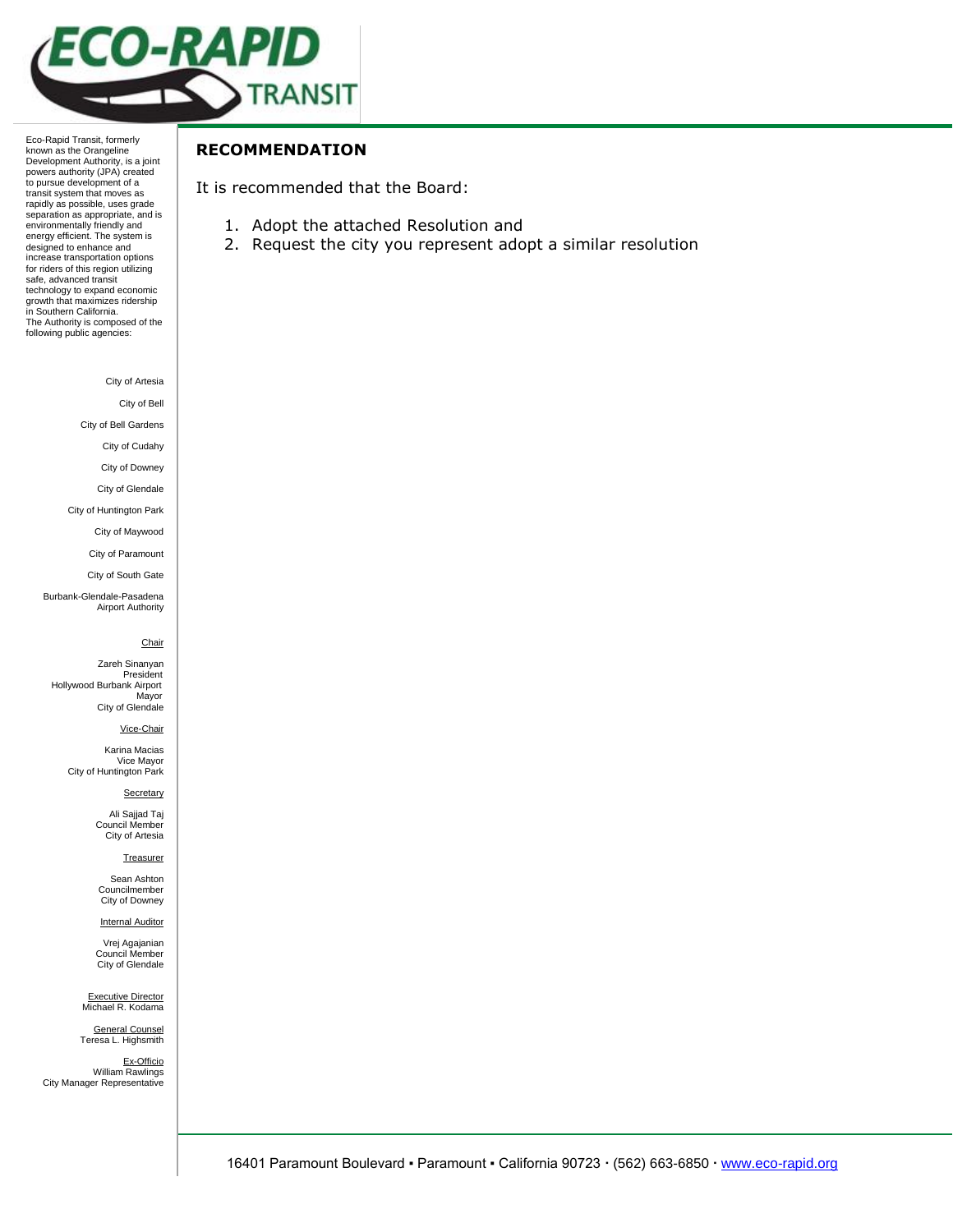# **RESOLUTION NO. 2019-01**

# **A RESOLUTION OF THE ORANGELINE DEVELOPMENT AUTHORITY DBA ECO-RAPID TRANIST ADOPTING THE WEST SANTA ANA BRANCH TRANSIT ORIENTED COMMUNITIES STRATEGIC IMPLEMENTATION PLAN**

THE ECO-RAPID TRANSIT DEVELOPMENT AUTHORITY DOES HEREBY FIND< RESOLVE AND ORDERS, AS FOLLOWS:

WHEREAS, Eco-Rapid Transit's mission is to pursue the development of a transit system that is environmentally and economically sustainable, that promotes equity in order to increase transportation options for its communities and expand economic growth; and

WHEREAS, Eco-Rapid Transit applied with Metro and the City of South Gate and received a FTA Transit Oriented Communities Pilot Planning Grant (TOD SIP) to develop the Transit Oriented Communities Strategic Implementation Plan, and

WHEREAS, Eco-Rapid Transit has participated with Metro and its consultants in the preparation of the TOD SIP over a 20-month period; and

WHEREAS, Each city's vision for their station area(s) have shaped the articulation of the station area development concept; and

WHEREAS, Eco-Rapid Transit and each corridor city participated with other WSAB Corridor City in articulating a shared corridor vision for the coordinated development efforts; and

WHEREAS, Eco-Rapid Transit has participated with all the WSAB Corridor cities and Metro to review and shape the Implementation Strategies for corridor development; and

WHEREAS, the TOD-SIP reflects the Corridor cities visions and intent for their WSAB Station area(s);

NOW, THEREFORE be it resolved the Eco-Rapid Transit hereby adopts the West Santa Ana Transit Corridor Transit Oriented Communities Strategic Implementation Plan as a guide to the facilitation of Eco-Rapid Transit's planning efforts for the corridor.

 $\mathcal{L}_\mathcal{L}$  , and the contribution of the contribution of  $\mathcal{L}_\mathcal{L}$  , and the contribution of  $\mathcal{L}_\mathcal{L}$ 

APPROVED AND PASSED this 12<sup>th</sup> day of June, 2019

ATTEST:

Karina Macias **Ali Sajjad Taj** Chair Secretary Secretary